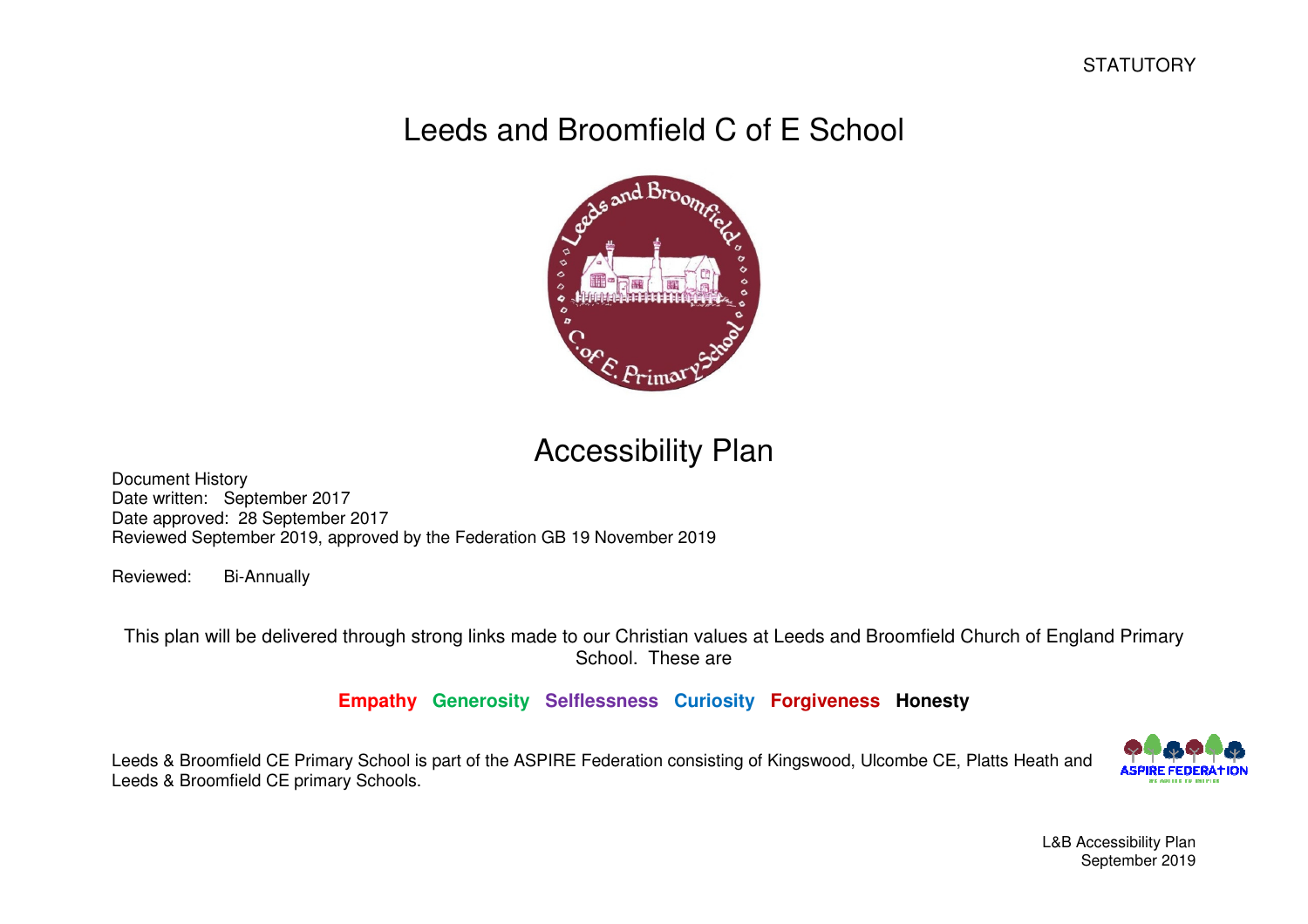| <b>FOCUS:</b>      | <b>ACCESSIBILITY - Providing Information</b> |                        |         |                   |              |
|--------------------|----------------------------------------------|------------------------|---------|-------------------|--------------|
| Communication with | Use Newsletter to raise                      | Induction of new staff | Ongoing | Questionnaire/w   | Articles in  |
| parents            | awareness                                    |                        |         | ritten/ supported | Newsletter,  |
|                    | Be proactive in communication                |                        |         | to parents        | meetings for |
|                    | with parents to support                      |                        |         | annually to       | parents      |
|                    | home/school partnership                      |                        |         | inform SIP -      |              |
|                    | Use of FLO to establish positive             |                        |         | Governors         |              |
|                    | parent relationships                         |                        |         |                   |              |
|                    | <b>Parent Meetings</b>                       |                        |         |                   |              |
|                    | Use of sharing/class assemblies              |                        |         |                   |              |
|                    | Use of text message service                  |                        |         |                   |              |
|                    | Use of letters to parents                    |                        |         |                   |              |
|                    | Staff availability in playground             |                        |         |                   |              |
|                    | before and after school                      |                        |         |                   |              |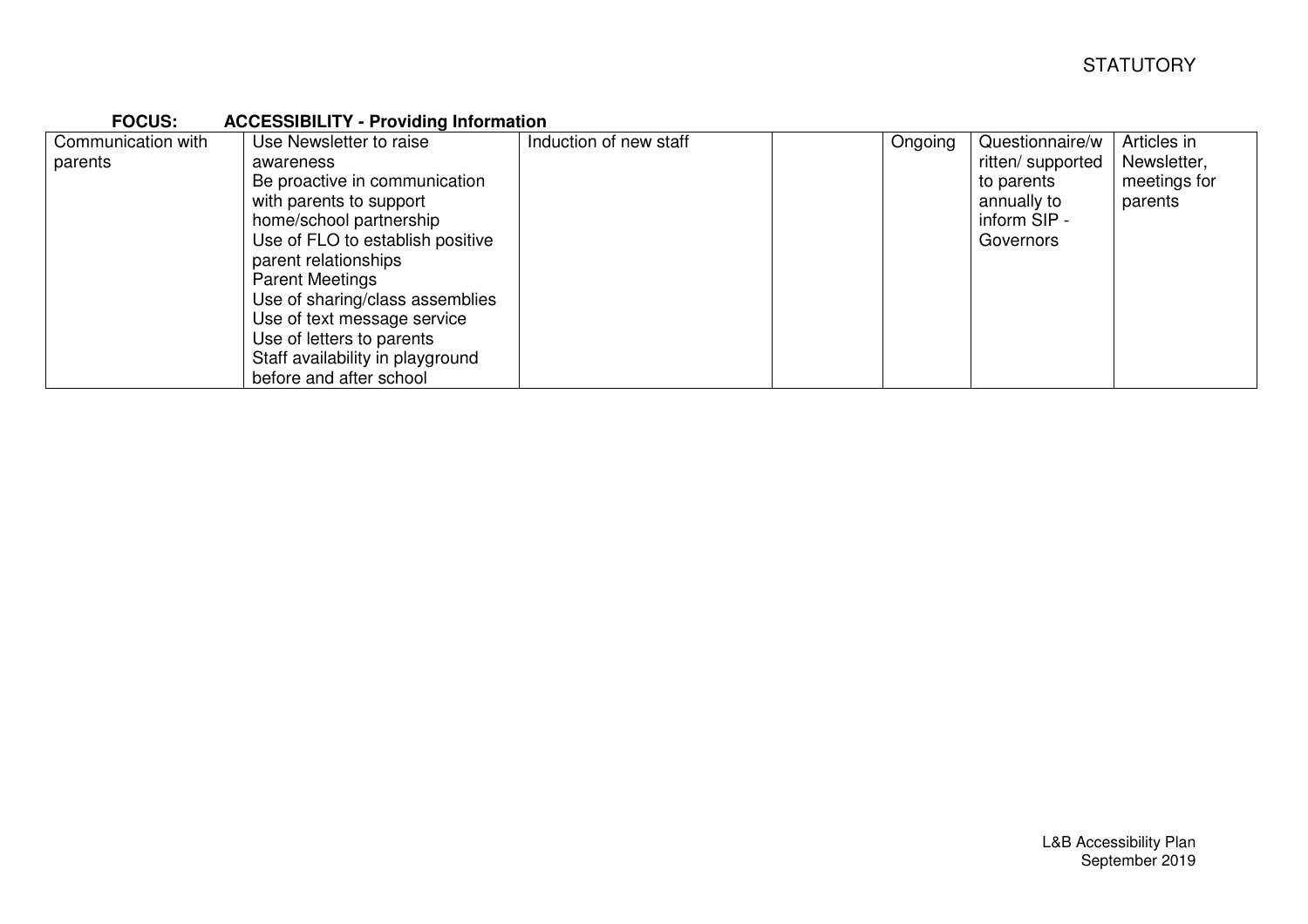| <b>Action</b>                                                                                             | <b>Strategies</b>                                                                                                                                                                                                     | Resources: training, staff<br>development, supply costs,<br>equipment, materials etc.                                                                                                                      | <b>Financial</b><br>implication | <b>Time</b><br>Plan | <b>Monitoring</b><br>(Who? How?<br>When?)           | <b>Success</b><br><b>Criteria</b>                     |
|-----------------------------------------------------------------------------------------------------------|-----------------------------------------------------------------------------------------------------------------------------------------------------------------------------------------------------------------------|------------------------------------------------------------------------------------------------------------------------------------------------------------------------------------------------------------|---------------------------------|---------------------|-----------------------------------------------------|-------------------------------------------------------|
| Improve the delivery of<br>information to groups<br>that is user friendly for<br>people with disabilities | Make signs etc. more pictorial<br>Use photographs of activities<br>Differentiated curriculum activities<br>e.g. information provided on audio<br>tape, computer programmes with<br>visual effects/sound. Large Print. | Advice from<br>Physical/Sensory/Language&<br>Communication/Traveller<br>Support agencies<br>Non LEA providers (e.g.<br>Support groups such as The<br><b>Autistic Society)</b><br>Different learning styles |                                 | Ongoing             | Governors<br>through<br>classroom/<br>school visits | <b>Strategies</b><br>observed                         |
| Develop resources<br>across the school that<br>can support children<br>and parents with<br>disabilities   | Information given to parent e.g.<br>newsletter in big print/audio<br>version                                                                                                                                          | Admin time given to<br>development of large print/<br>audio newsletters as and when<br>necessary                                                                                                           |                                 | ongoing             | Governors<br>through<br>monitoring                  | Evidence on<br>website/ in<br>information<br>received |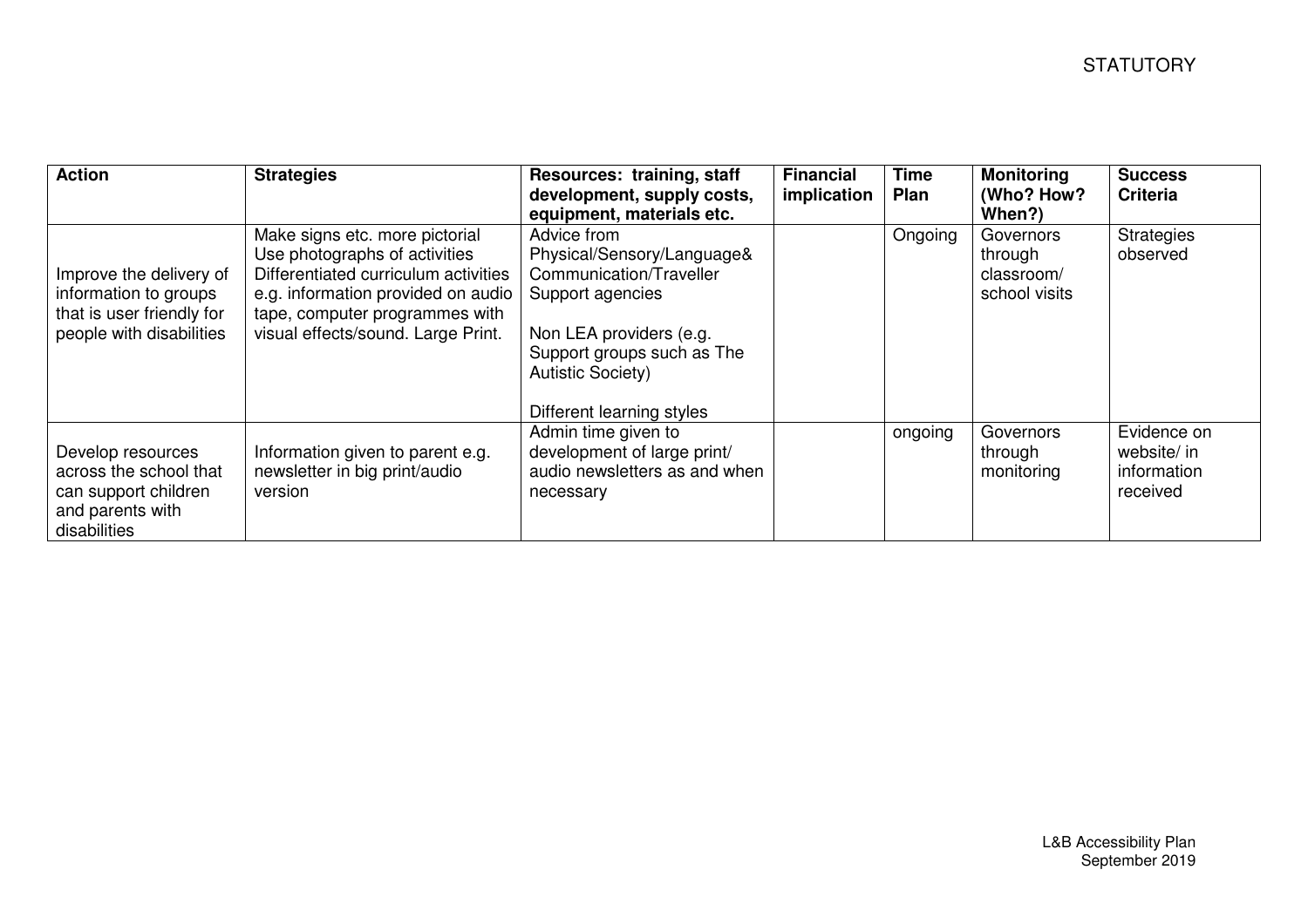#### **FOCUS: ACCESSIBILITY – Physical Environment**

| <b>Action</b>                                                               | <b>Strategies</b>                                                                                        | Resources: training, staff<br>development, supply costs,<br>equipment, materials etc. | <b>Financial</b><br>implicatio<br>ns | <b>Time Plan</b>            | <b>Monitoring</b><br>(Who? How?<br>When?) | <b>Success</b><br><b>Criteria</b>    |
|-----------------------------------------------------------------------------|----------------------------------------------------------------------------------------------------------|---------------------------------------------------------------------------------------|--------------------------------------|-----------------------------|-------------------------------------------|--------------------------------------|
| Provide disabled toilet<br>facilities                                       | When planning additional or<br>replacement accommodation give<br>due consideration to toilet facility    | Cost of building work                                                                 | Unknown                              | Unknown                     | Finance/Premis<br>es committee            | Disabled toilet<br>facility in place |
| Provide shower facility                                                     | When planning additional or<br>replacement accommodation give<br>due consideration to shower<br>facility | Cost of building work                                                                 | Unknown                              | Unknown                     | Finance/Premis<br>es committee            | Shower facility in<br>place          |
| Plan emergency<br>evacuation of premises<br>for people with<br>disabilities | Consult with appropriate agencies                                                                        | Time                                                                                  | Unknown                              | As and<br>when<br>necessary | <b>H&amp;S Governor</b>                   | Plan in place                        |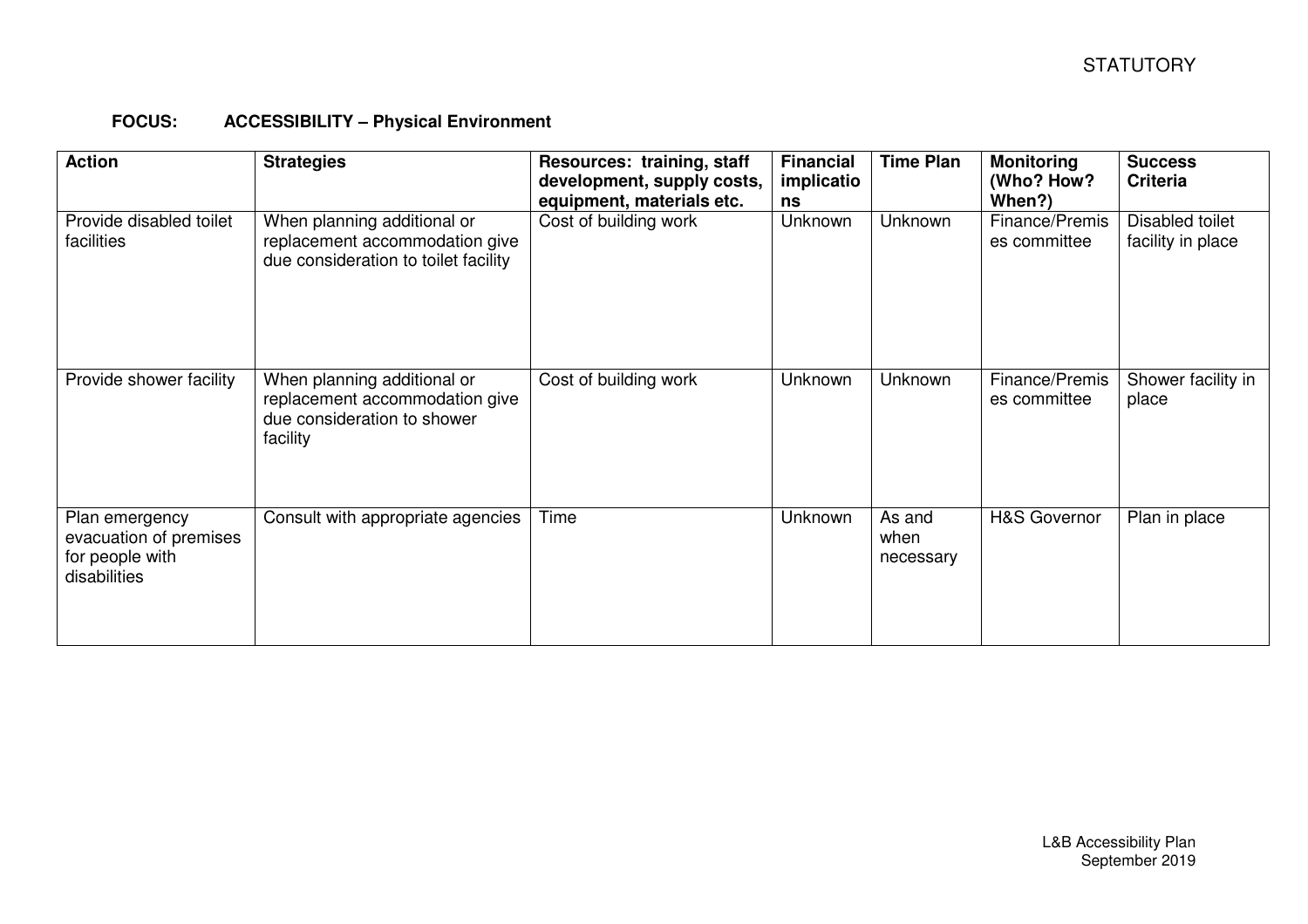### **FOCUS: ACCESSIBILITY – Curriculum Access**

| <b>Action</b>                                                                                                                      | <b>Strategies</b>                                                                                                                                                                                                                                                                                                    | Resources: training,<br>staff development,<br>supply costs,<br>equipment, materials<br>etc.                                                              | <b>Financial</b><br>implications                   | <b>Time Plan</b> | <b>Monitoring</b><br>(Who?<br>How?<br>When?)                           | <b>Success Criteria</b>                                                                                                                                                |
|------------------------------------------------------------------------------------------------------------------------------------|----------------------------------------------------------------------------------------------------------------------------------------------------------------------------------------------------------------------------------------------------------------------------------------------------------------------|----------------------------------------------------------------------------------------------------------------------------------------------------------|----------------------------------------------------|------------------|------------------------------------------------------------------------|------------------------------------------------------------------------------------------------------------------------------------------------------------------------|
| <b>Attend LIFT meetings</b><br>for support and advice<br>in reviewing the needs<br>of children and to gain<br>other agency support | Identification of need by SENCO<br>Complete relevant forms to aid<br>gaining HNF to support children<br>Links made with other agencies<br>and Early Help Support<br>Project Salus support                                                                                                                            | SENCO to maintain                                                                                                                                        | <b>Project Salus</b><br>costs                      | Ongoing          | <b>SENCO</b>                                                           | HNF agreed<br>Other agency<br>support provides<br>support when<br>needed                                                                                               |
| Maintain level of<br>relevant training to<br>teaching & non<br>teaching staff                                                      | Identification of need by SENCO                                                                                                                                                                                                                                                                                      | Access training                                                                                                                                          | Course<br>fees/supply<br>cover                     | Ongoing          | <b>SENCO</b>                                                           | Staff expertise<br>matches need                                                                                                                                        |
|                                                                                                                                    | Work with Pre-School and<br>Secondary Staff on transfer<br>information                                                                                                                                                                                                                                               | HT/staff time                                                                                                                                            | Release time<br>for staff                          | Summer<br>term-  | <b>HoS</b>                                                             | Transfer<br>information<br>available to YR<br>teacher/SENCO                                                                                                            |
| <b>Behaviour Management</b>                                                                                                        | Use of zoned areas and quiet<br>calm area.<br>Include a friendship area for those<br>children alone at playtimes<br>Develop playground area linked<br>to child requests/work completed<br>by School Council to make<br>playtimes more engaging<br>Training for lunchtime supervisors<br>to engage in play activities | Maintain Staffing levels at<br>lunchtime<br>Co-ordinator/ staff training<br>Equipment to implement<br><b>Staff Induction</b><br>Staff induction/training | $£3000 - new$<br>zones on<br>playground<br>marking | 2019-20          | HoS<br>School<br>and/or<br>governors<br>through child<br>questionnaire | More engagement<br>on playground/less<br>behaviour issues<br>and accidents<br>Children are<br>showing more<br>empathy with<br>others resulting in<br>greater tolerance |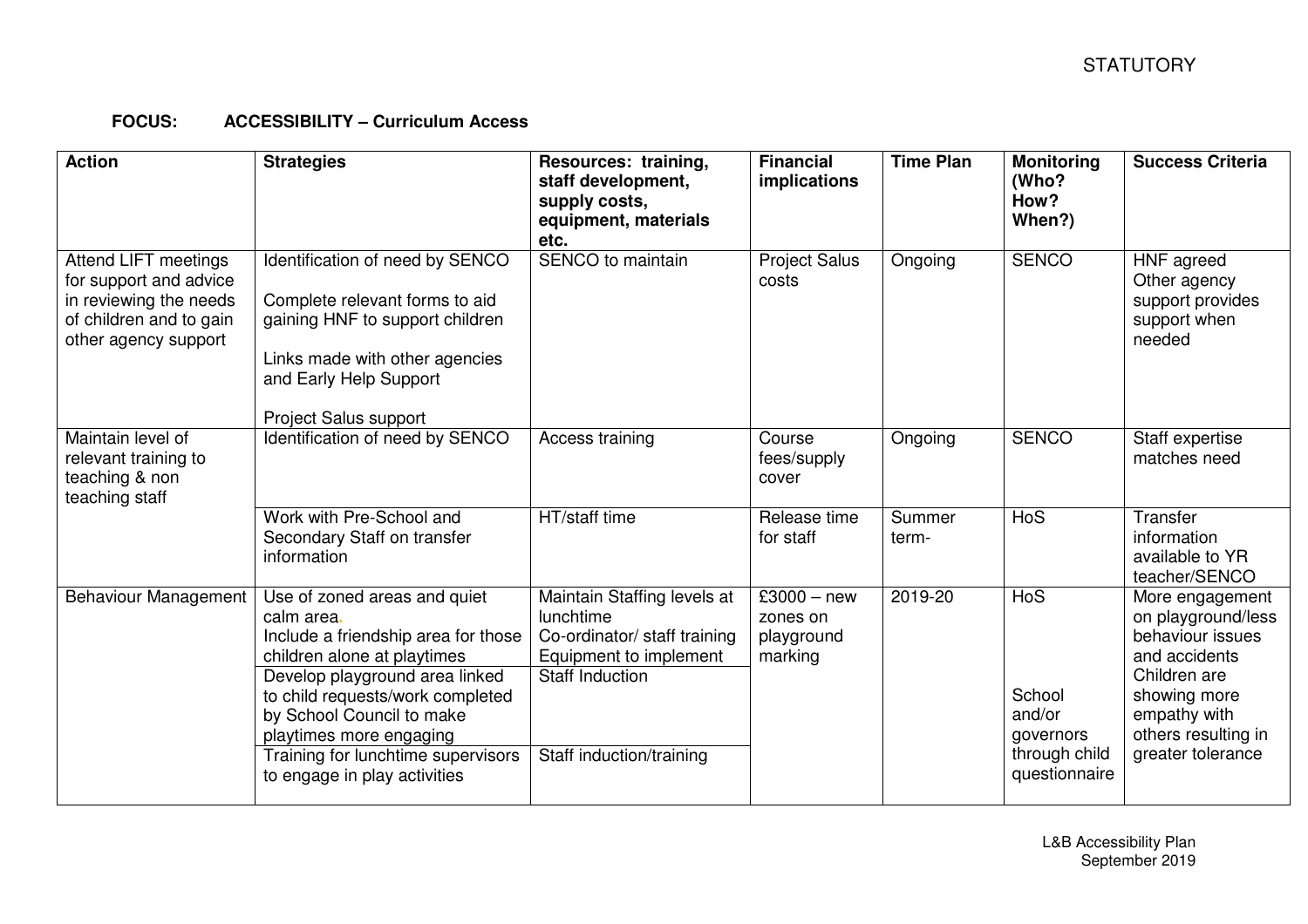| <b>Action</b> | <b>Strategies</b>                                                                                                                               | Resources: training,<br>staff development,<br>supply costs,<br>equipment, materials<br>etc. | <b>Financial</b><br>implications | <b>Time Plan</b>                                                    | <b>Monitoring</b><br>(Who?<br>How?<br>When?)                                                                              | <b>Success Criteria</b>                                                                                 |
|---------------|-------------------------------------------------------------------------------------------------------------------------------------------------|---------------------------------------------------------------------------------------------|----------------------------------|---------------------------------------------------------------------|---------------------------------------------------------------------------------------------------------------------------|---------------------------------------------------------------------------------------------------------|
|               | Continue to embed new<br>behaviour policy across school                                                                                         | <b>Staff induction</b>                                                                      |                                  | Ongoing                                                             | Governors in<br>HoS report                                                                                                | <b>SIMS</b> monitoring<br>shows low level of<br>behaviour<br>incidences                                 |
| Attendance    | Review of policy as agreed in<br>policy monitoring schedule                                                                                     |                                                                                             |                                  | Ongoing                                                             | Admin//HoS/<br>Governors                                                                                                  | Absence levels<br>reduced and is<br>consistent<br>with/above national<br>average<br>Evident overtime in |
|               | Weekly monitoring of attendance<br>and follow up                                                                                                | 2 hours per week clerical<br>time                                                           |                                  |                                                                     |                                                                                                                           |                                                                                                         |
|               | Reports to Governors in HoS<br>report                                                                                                           |                                                                                             |                                  | School<br>and/or<br>governors<br>through<br>parent<br>questionnaire | data<br>Questionnaires<br>show that parents<br>are happy with the<br>school and the<br>information it gives<br>to parents |                                                                                                         |
|               | Establish good relationships with<br>all parents (using induction<br>meetings & communications to<br>reinforce values) Home/School<br>Agreement | Training for Admin re<br>attendance                                                         |                                  |                                                                     |                                                                                                                           |                                                                                                         |
|               | Ensure parents are kept up to<br>date with child's attendance if it<br>falls below 90% or there are<br>repeated absences                        |                                                                                             |                                  |                                                                     |                                                                                                                           |                                                                                                         |
|               | Punctuality and attendance letters<br>sent out as appropriate - follow<br>up with EWO/Early Help support if<br>necessary                        |                                                                                             |                                  |                                                                     |                                                                                                                           |                                                                                                         |